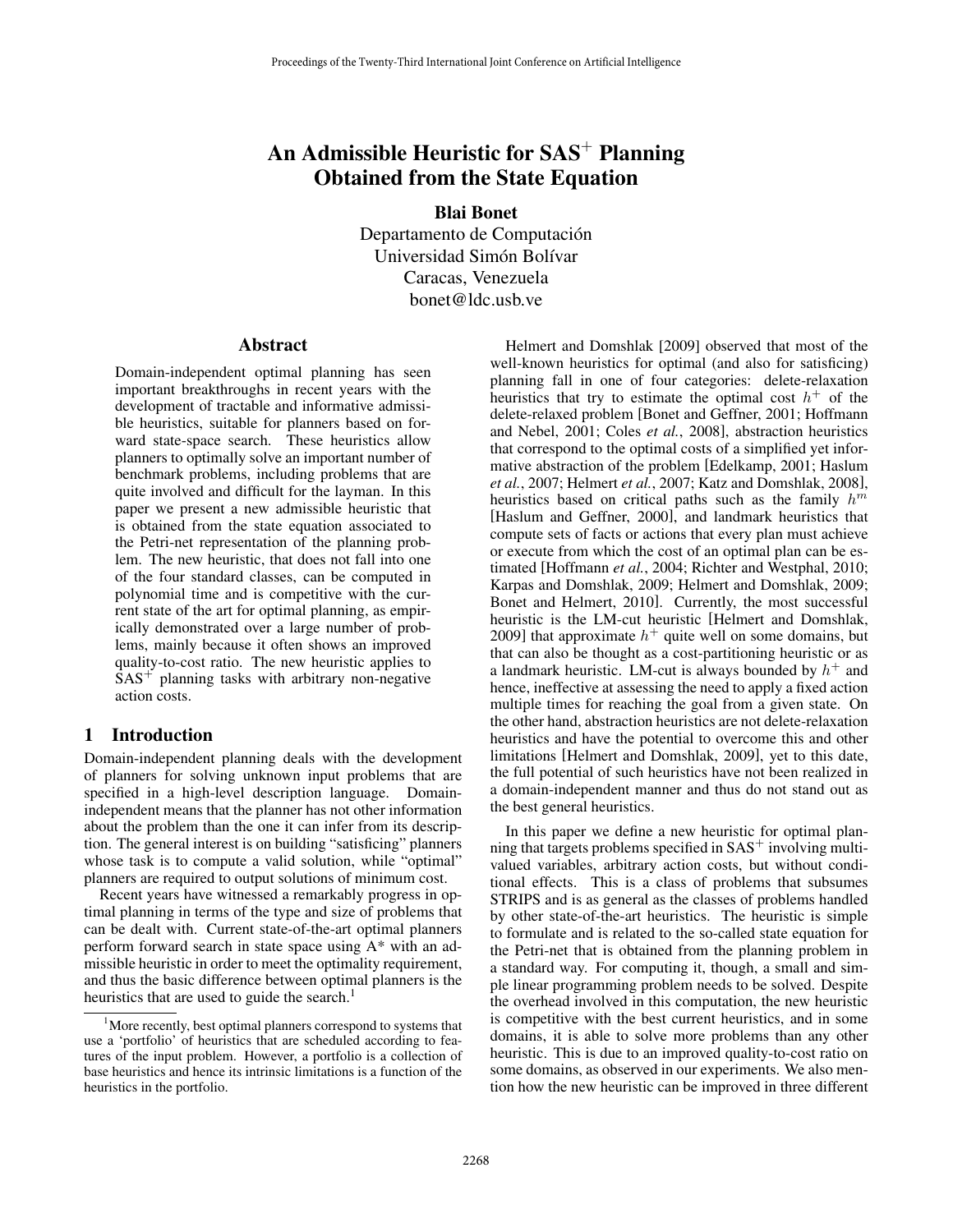and independent ways by either automatically reformulating the problem instance, by analyzing the resulting Petri-net of the problem, or by incorporating information from the landmarks of the problem into the linear program that defines the heuristic. The contribution of the paper thus sets a general framework for obtaining heuristics that appears to be quite promising.

The paper is organized as follows. In the next section, we present the planning framework and the concepts of Petri nets that are related to the heuristic. The new heuristic and its properties are then defined, while the experimental study and a discussion appear at the end of the paper.

# 2 Preliminaries

# 2.1  $SAS<sup>+</sup>$  Planning

A SAS<sup>+</sup> problem with action costs is a tuple  $P =$  $\langle V, A, s_{init}, s_G, c \rangle$  consisting of a set of multi-valued variables V, where each variable  $X \in V$  has a finite domain  $D_X$ , together with a finite set A of actions, an initial state  $s_{init}$ , a goal description  $s_G$ , and non-negative action costs  $c : A \to \mathbb{N}$ . A state in SAS<sup>+</sup> is a *V*-valuation while a partial state is a partial valuations on variables; for a partial valuation  $\nu$ , we use  $Vars(\nu)$  to denote the set of variables that  $\nu$  assigns a value, and  $\nu|_W$  to denote the partial valuation obtained by restricting  $\nu$  to the set of variables  $W \cap Vars(\nu)$ . The initial state  $s_{init}$  is a complete V-valuation while  $s_G$  is a partial valuation that tells what are the requirements that any valid plan must achieve. Each action  $a \in A$  consists of a precondition and a postcondition, both corresponding to partial states and denoted by  $pre(a)$  and  $post(a)$  respectively, that specify the conditions that must hold for the action to be executable and the conditions that will hold after the execution of the action.

The state that results after applying the action  $a$  in state s is denoted by  $res(a, s)$  (always assuming that a is applicable at s), and the state that results after applying a sequence  $\langle a_1, \ldots, a_n \rangle$  of actions in state s is denoted by  $res(\langle a_1, \ldots, a_n \rangle, s)$  (always assuming that  $a_k$  is applicable at  $res(\langle a_1, \ldots, a_{k-1} \rangle, s)$  for  $1 \leq k < n$ ). We say that a partial valuation  $\nu$  is reachable iff there is a sequence  $\pi = \langle a_1, \ldots, a_n \rangle$  of actions applicable at  $s_{init}$  such that  $res(\pi, s_{init})|_{Vars(\nu)} = \nu$ . In particular, a state s is reachable if there is a sequence  $\pi$  such that  $res(\pi, s_{init}) = s$ .

A plan for problem P is a sequence  $\pi$  of actions that reaches  $s_G$ , while its cost is the sum of the costs of the actions in  $\pi$ . A plan  $\pi$  is optimal iff it is a plan of minimum cost.

#### 2.2 Petri Nets

A Petri net (also called place/transition or P/T net) is a type of directed graph that represents a transition system in factored form, together with an initial state called the initial marking. Petri nets had been used extensively to model and reason about concurrent and distributed systems, verification, dataflows and workflows, formal languages, etc., and more recently also automated planning [Hickmott *et al.*, 2007; Hickmott and Sardiña, 2009]. Murata [1989] gives an excellent introduction to Petri nets and the most important techniques for analyzing them.

A P/T net is a directed bipartite graph between two types of nodes called places and transitions, while a marking assigns to each place a non-negative integer. If a marking assigns the integer  $k \geq 0$  to a place p, we say that p is marked with k tokens. Transitions represent events that map markings into markings by moving tokens from one place to another. Formally, a P/T net is a tuple  $PN = \langle P, T, F, W, M_0 \rangle$  where  $P = \{p_1, p_2, \dots, p_m\}$  and  $T = \{t_1, t_2, \dots, t_n\}$  are the finite sets for places and transitions,  $F \subseteq (P \times T) \cup (T \times P)$  is a set of arcs that is often called the flow relation of the net,  $W : F \to \mathbb{N}^*$  assigns positive weights to arcs in the flow, and  $M_0: P \to \mathbb{N}$  is the initial marking of the net. The structure of the net is the tuple  $N = \langle P, T, F, W \rangle$  made of the first 4 elements and represent the transition system detached of the initial marking.

The initial marking  $M_0$  of the net evolves as transitions becomes enabled and fired according to the following rules:

- 1. Marking M *enables* transition t if for each arc  $(p, t) \in$ F, the number of tokens consumed by t from place  $p$  is at most the number of tokens assigned by  $M$  at  $p$ ; i.e.,  $W(p,t) \leq M(p).$
- 2. *Firing* an enabled transition t in marking M yields a new marking  $M'$  that results of consuming (subtracting)  $W(p, t)$  tokens from place p, for each  $(p, t) \in F$ , and producing (adding)  $W(t, q)$  tokens to place q, for each  $(t, q) \in F$ .

If the transition  $t$  is enabled by marking  $M$  and yields marking  $M'$  when fired, we write  $M(t)M'$ . In this case,  $M'$  is the marking that assigns  $M'(p) = M(p) + W(t, p) - W(p, t)$  tokens at place  $p$ .<sup>2</sup> Inductively, we write  $M_1[u_1u_2\cdots u_k\rangle M_{k+1}$ when transition  $u_i$  is enabled by marking  $M_i$  and yields marking  $M_{i+1}$  given by  $M_{i+1}(p) = M_i(p) + W(t, p) - W(p, t)$ , for each place  $p \in P$  and  $1 \leq i \leq k$ . An *ordinary* net is one in which  $W(\cdot, \cdot)$  ranges over  $\{0, 1\}$ . Throughout the rest of the paper, we only consider ordinary nets.

If there is a sequence of transitions  $\sigma = u_1 \cdots u_k$  such that  $M[\sigma\rangle M'$ , we say that M' is reachable from M through the *firing sequence* σ. A basic decision problem for P/T nets is to determine whether a given marking  $M$  is reachable from the initial marking  $M_0$ . This is the *reachability* problem for P/T nets. Another related problem is the *coverability* problem that asks to determine whether for a given marking  $M$ , there is a marking M' reachable from  $M_0$  such that  $M(p) \leq M'(p)$ for each place p; in the latter case, we just write  $M \le M'$ .

If every reachable marking M from  $M_0$  (including  $M_0$  itself) assigns at most  $k$  tokens to every place, we say that the net is k-bounded. The case for  $k = 1$  is frequent and 1bounded is commonly referred to as 1-safe or just safe.

We now present the *state equation* that expresses the relation between two markings  $M$  and  $M'$ , through a transition  $t$ when  $M(t)M'$  holds, with an algebraic equation over vectors. For this, let us define the *incidence matrix*  $A = (a_{ij})$  for the flow relation; it is a matrix of dimension  $n \times m$  (where n and

<sup>&</sup>lt;sup>2</sup>Strictly speaking, this is an abuse of notation as  $W$  may be undefined on some pairs, yet this is fixed by defining  $W(t, p) = 0$ (resp.  $W(p, t) = 0$ ) when  $(t, p) \notin F$  (resp.  $(p, t) \notin F$ ).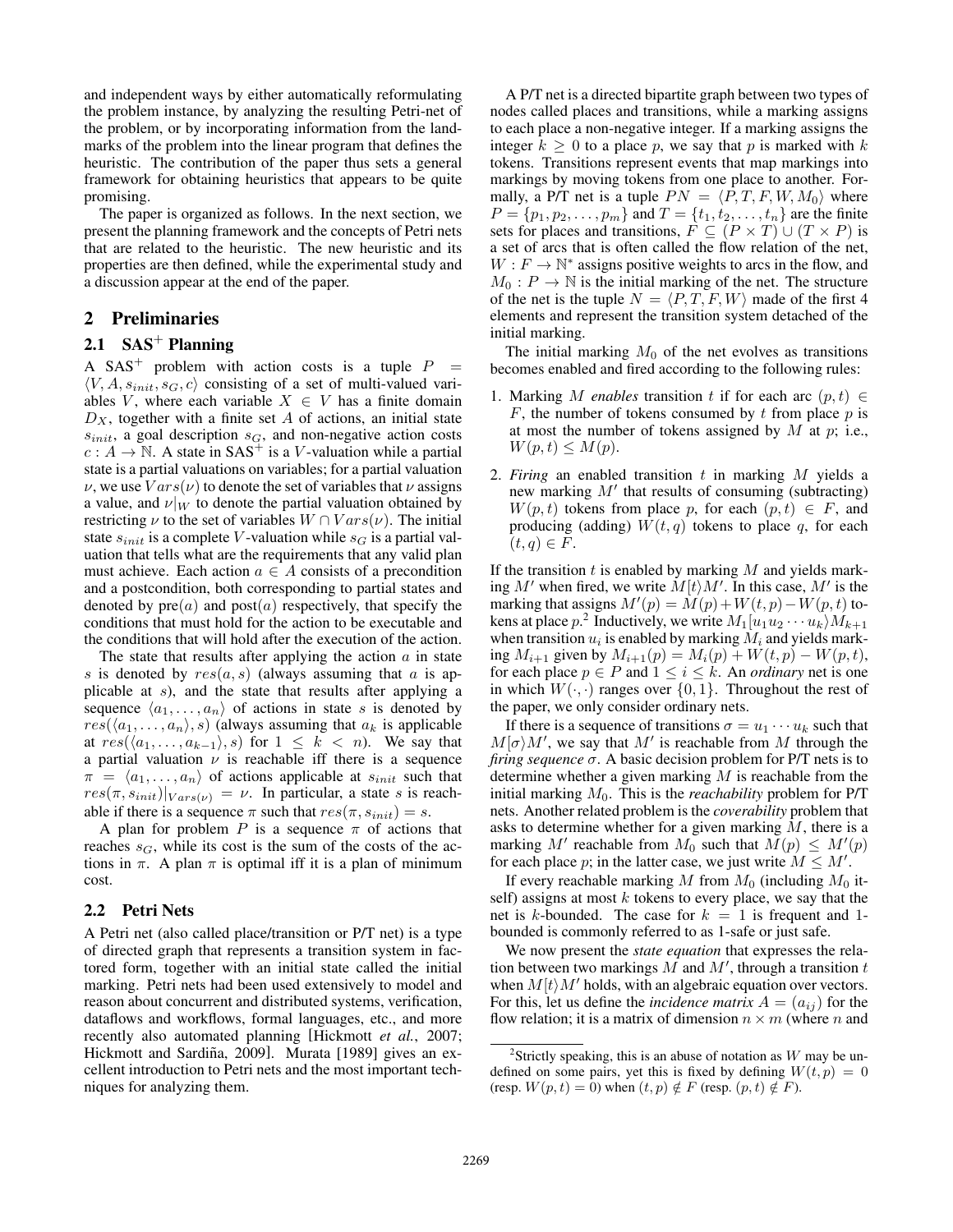$m$  are the number of transitions and places) given by entries

$$
a_{ij} = W(t_i, p_j) - W(p_j, t_i)
$$
\n<sup>(1)</sup>

that quantify the net change on the number of tokens at place  $p_i$  caused by firing the transition  $t_i$ . If we associate with transition  $t = t_i$ , the control (column) vector u of dimension  $m \times 1$  given by  $u(j)=1$  if  $j=i$  and  $u(j)=0$  otherwise, then the relation  $M[t\rangle M'$  holds for two markings M and M' iff  $M(p) \geq W(p, t)$  for each place  $p \in P$ , and  $M' = M + A^{T} u$ . In particular, the latter condition is *necessary* for  $M(t)M'$  to hold, and it can be generalized over arbitrary firing sequences  $\sigma = u_1 u_2 \cdots u_k$ . Indeed, if we let  $u_i$  to also denote the control vector of the transition that it represents, then the condition becomes  $M(\sigma)M'$  only if

$$
M' = M + A^T \sum_{i=1}^{k} u_i.
$$
 (2)

Thus, a necessary condition for  $M$  to be reachable from the initial marking  $M_0$  is that the linear system  $A^T x = \Delta M$ , for  $\Delta M = M - M_0$ , has solution x over the non-negative integers. Such a vector x is called a *firing-count vector* and tells how many times each transition needs to fire in order to reach  $M$  from  $M_0$ . For coverability, the condition is that  $A<sup>T</sup> x \ge \Delta M$  must have solution x over the non-negative integers. Intuitively, the Equation 2 is a balance equation for flows that go through the places of the net, saying that the net change between two markings, one accessible from the other, must be an exact match of the difference between what is produced and consumed by the sequence, at each place.

# 2.3 Petri Nets for  $SAS^+$  Planning

A SAS<sup>+</sup> planning problem  $P = \langle V, A, s_{init}, s_G, c \rangle$  is readily mapped into a P/T net  $PN = \langle P, T, F, W, M_0 \rangle$  where the places are all atoms of the form ' $X = x$ ' for variable X and value  $x \in D_X$ , and the transitions correspond to the actions  $a$  in  $A$ . The flow relation  $F$  includes the pairs  $(p, a)$  for atoms  $p = 'X = x'$  and actions a such that  $X \in Vars(\text{pre}(a))$  and  $\text{pre}(a)[X] = x$ , and pairs  $(a, p)$  such that  $X \in Vars(post(a))$  and  $post(a)[X] = x$ . The function W assigns unit weight to each pair in F, while  $M_0$  is the marking  $M_{s_{init}}$  associated with the initial state  $s_{init}$ . In general, the marking  $M_s$  associated with a state s is the marking that puts one token at each place  $p = 'X = x'$  whenever  $s[X] = x$ , and puts zero tokens at the other places. The idea is to obtain a P/T net whose reachable markings M encode the reachable states  $s$  in the planning problem in such a way that  $M = M_s$ . However, this straightforward mapping does not always result in a faithful encoding of the planning problem because the resulting P/T net may not be 1-safe, meaning that a reachable marking may put 2 or more tokens at a place thus destroying the 1-1 correspondence between markings and states. In particular, there may be reachable markings M that do not stand for any reachable state either because  $M$  puts more than one token at a place, or because  $M$ puts a non-zero number of tokens at two places  $p = 'X = x'$ and  $q = 'X = x'$  with  $x \neq x'$ . However, the following result always hold:

**Theorem 1.** Let  $P = \langle V, A, s_{init}, s_G, c \rangle$  be a SAS<sup>+</sup> planning problem and  $PN = \langle P, T, F, W, M_0 \rangle$  be the P/T net associ*ated to it. An action sequence* π *is applicable at the initial* *state*  $s_{init}$  *only if*  $\pi$  *is a firing sequence for the initial marking*  $M_0$ *. Moreover, if*  $\pi$  *reaches the state s from*  $s_{init}$ *, then the marking* M *reached by*  $\pi$  covers *the marking*  $M_s$ *; that is,* M is such that  $M_0[\pi\rangle M$  and  $M_s \leq M$ .

*Proof.* Both claims are proved by induction on the length  $\pi$ . Along the induction, one shows (simultaneously) 1) if  $\pi$  is applicable at  $s_{init}$ ,  $\pi$  is a firing sequence for  $M_0$ , and 2) if  $s = res(\pi, s_{init})$  and  $M_0(\pi)M$ , then  $M_s \leq M$ .  $\Box$ 

This theorem is important as it will allow us to prove the admissibility of the new heuristic based on the state equation.

## 3 The SEQ Heuristic

Let  $\pi$  be an action sequence that achieves the state s from  $s_{init}$  with s satisfying the goal (i.e.,  $s[X] = s_G[X]$  for each variable  $X \in Vars(s_G)$ ). The firing-count vector  $u_\pi$  for  $\pi$  is the *n*-dimensional column vector  $u_{\pi}$  in which  $u_{\pi}(i)$  is the number of times that the  $i$ -th action in  $P$  appears in the sequence  $\pi$ . By the state equation and Theorem 1,  $\pi$  is a firing sequence for  $M_0$  and

$$
A^T u_{\pi} = M - M_0 \ge M_s - M_0 \ge M_{s_G} - M_0, \quad (3)
$$

where M is the marking generated by firing  $\pi$  on  $M_0$ , and  $M_s$ and  $M_{s_G}$  are the markings associated with s and  $s_G$  respectively. On the other hand, the cost of  $\pi$  can be expressed as  $c^T u_{\pi} = \sum_{i=1}^n c(i) u_{\pi}(i)$  where c is the vector of action costs such that  $c(i)$  is the cost of the *i*-th action.

Therefore, if  $x$  is a non-negative integer solution of the linear system  $A^T x \ge M_{s_G} - M_0$  with minimum  $c^T x$  cost, then  $c^T x \leq c^T u_\pi$  as  $u_\pi$  is a non-negative integer solution of the same system. On the other hand, if  $A^T x \ge M_{s_G} - M_0$  has no solution, then there is no sequence  $\pi$  that achieves the goal  $s_G$  from the initial state  $s_{init}$ . These two properties are sufficient to define an admissible heuristic  $h^{iS}$ EQ for SAS<sup>+</sup> planning that is defined for state s as the minimum cost  $c^T x$  of any non-negative integer solution x for  $A^T x \geq M_{sG} - M_s$ . Clearly, this heuristic is not an abstraction heuristic as it is defined in terms of the whole planning problem. Also, it is not a delete-relaxation heuristic as it considers the positive and negative effects of the actions (or postconditions for actions in  $SAS<sup>+</sup>$ ), and indeed, it may even infer that an action must be applied multiple times in order to reach the goal from a given state s. However, the heuristic  $h^{iSEQ}$  is not computable in polynomial time as it involves the solution of an integer linear program. Yet, we overcome this limitation by approximating  $h^{iSEQ}$  with the solution of the relaxed LP problem in which the integrality constraints are dropped. Hence,

Definition and Theorem 2. *The* h*SEQ heuristic for SAS*<sup>+</sup> *planning is the function that assigns the state* s *the value*  $[c<sup>T</sup> x<sup>*</sup>]$ , where  $x<sup>*</sup>$  *is the solution of the LP problem* 

Minimize 
$$
c^T x
$$
  
subject to  $A^T x \ge M_{s_G} - M_s$   
 $x \ge 0$ ,

*if the LP has a feasible solution, and*  $\infty$  *if the LP is not feasible; the case of unbounded solutions is not possible. Then,* h*SEQ is an admissible heuristic for SAS*<sup>+</sup> *planning.*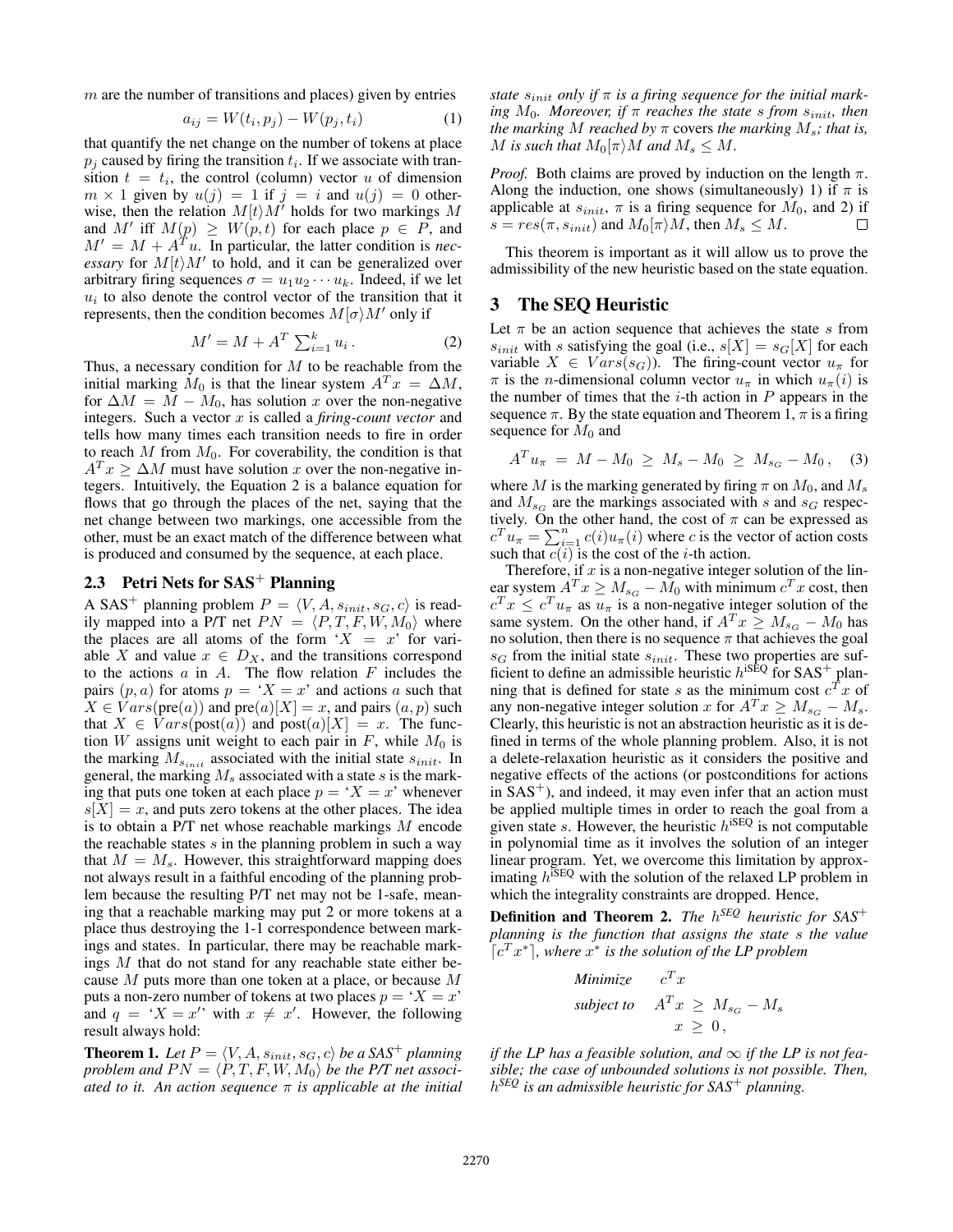We now discuss improvements to the base  $h^{\text{SEQ}}$  heuristic that can be implemented in a domain-independent manner.

# 3.1 Improvements

We report the coverage and performance for the base  $h^{\text{SEQ}}$ heuristic in the next section. In summary, the heuristic is competitive with the best heuristics across several domains, but shows degraded performance on other domains. In this section we propose three different methods to improve the quality of the heuristic. The methods consist in either reformulating the planning problem, analyzing its safeness properties, or using the information contained in the action landmarks.

#### Reformulations

Problems with few goals generate goal markings  $M_{s_G}$  that have few non-zero entries. These markings result on weak constraints for the LP that yield solutions  $x^*$  that may be ineffective to guide the search. One way to increase the value of the heuristic is to add atoms to the goal that must hold along the other conditions originally specified. For example, if the goal contains the atom  $X = x$ , which is not true initially, and every action that makes  $X = x$  true also makes  $Y = y$ true, and no other action destroys  $Y = y$ , then the planning problem can be modified without loosing any solution by extending the goal with the atom  $Y = y$ .

This idea is illustrated in the experiments where a slight change in the airport instances (done manually) increases the number of problems solved by 72.7% from 22 to 38.

#### Analysis of Safeness

As mentioned before, a P/T net is safe if no reachable marking assigns two or more tokens to a single place. In such a case, the reachable markings of the net are in 1-1 correspondence with the reachable states of the planning problem, and some of the inequalities in the LP problem can be tightened up to equalities. Indeed, for every place  $p$  in the P/T net for which  $M_{s_G}(p)=1$  (i.e. p refers to an atom of the form  $X = x$  such that  $s_G[X] = x$ ), we can safely enforce the constraint  $A_p^T x = M_{sG}(p) - M_s(p)$  in the LP, where  $A_p^T$  is the row of the matrix  $A<sup>T</sup>$  for place p and s is the state on which the heuristic is being computed. The proof that this constraint can be added without loss of admissibility becomes obvious once it is observed that for safe nets, the first inequality in (3) is indeed an equality, by the correspondence between states and markings, and so for the second inequality for the coordinate referring to atom p since  $M_{sG}(p)=1$  and all reachable markings are 1-bounded.

As shown by Hickmott *et al.* [2007], a planning problem P can be reformulated in a domain-independent manner into an equivalent problem  $P'$  whose  $P/T$  net is safe. This is a possible method to tighten up the LP that defines the SEQ heuristic, but the method is exponential in the maximum of  $|Vars(\text{post}(a)) \setminus Vars(\text{pre}(a))|$  when a ranges over all actions in the planning problem.

However, it is possible to define a restricted notion of safeness and then tighten up the inequalities using this notion. We say that a subset  $S$  of places is safe or 1-bounded for a P/T net  $PN$  if no reachable marking  $M$  puts more than one token at any place in S; i.e.,  $M(p) \leq 1$  for each  $p \in S$ . By applying the above argument to the places in  $S$ , we can safely change by equalities all the inequalities for places  $p$  that are in a safe subset S and for which  $M_{s_G}(p)=1$ . Indeed,

Theorem 3. Let P and PN be a planning problem and its *corresponding P/T net. Let* S *be a subset of places that is safe and let* s *be a state for the planning problem. Then, the following LP gives an admissible estimate for the state* s*:*

Minimize 
$$
c^T x
$$
  
\nsubject to  $A_p^T x \ge M_{s_G} - M_s$  for  $p \notin S \cap V_G$   
\n $A_p^T x = M_{s_G} - M_s$  for  $p \in S \cap V_G$   
\n $x \ge 0$ 

*where*  $V_G = Vars(s_G)$  *is the set of variables mentioned in the goal. That is, if the LP is feasible and* x<sup>∗</sup> *is a solution,*  $\lceil c^T x^* \rceil$  is an admissible estimate for the cost of any plan for s*; if the LP is unfeasible, there is no plan for* s *and the estimate*  $\infty$  *is admissible; lastly, the LP cannot be unbounded.* 

Checking or finding safe sets  $S$  in a general  $P/T$  net is not an easy task. However, our  $P/T$  nets comes from  $SAS^+$  problems and thus it is natural to consider the set  $S_X$  of places for variable X, defined by  $S_X = \{X = x : x \in D_X\}$ , as good candidates for safe sets. Moreover, the test to determine whether  $S_X$  is safe or not is performed on the planning problem and *not* on the P/T net:  $S_X$  is safe if every action that affects  $X$  has a precondition on  $X$ ; i.e., there is no action  $a$ such that  $X \in Vars(post(a)) \setminus Vars(pre(a)).$ 

## Landmarks

 $h<sup>SEQ</sup>$  estimates the costs of the actions needed to cause a net change of  $M_{s_G}(p) - M_s(p)$  between the goal and the state s, for each place p. When the goal contains an atom  $X = x$ that is true at the state s, the right-hand side of the constraint for the place  $p = 'X = x'$  is zero and the constraint plays a minor role in the LP (unless the atom  $X = x$  is destroyed by another action enforced by the constraints in the LP). A similar situation appears when  $X = x$  is a *prevail condition* of an action a since then the transition for a consumes and produces p causing a zero net effect on it. However, if we infer that the goal  $X = x$  needs to be destroyed and re-established by any plan for state s, or that a prevail condition of such an action must be necessarily established by some other action, then we can add an additional constraint of the form

$$
x(t_1) + x(t_2) + \cdots + x(t_k) \geq 1, \tag{4}
$$

where the transitions  $\{t_1, t_2, \ldots, t_k\}$  correspond to all the actions that have  $X = x$  as an effect. In either case, such a set of transitions correspond to an *action landmark* for the planning problem. In general, an action landmark for state s is a set  $L$  of actions such that every plan for s must execute at least one action in L. Landmarks are the basis of the current state-of-the-art planners, either satisficing or optimal; they provide crucial information for the computation of heuristics and the serialization of goals and subgoals [Richter and Westphal, 2010], and there are many ways to compute them [Hoffmann *et al.*, 2004; Zhu and Givan, 2003].

If we are given a collection of landmarks for state  $s$ , we can add one constraint for each landmark L in the collection. The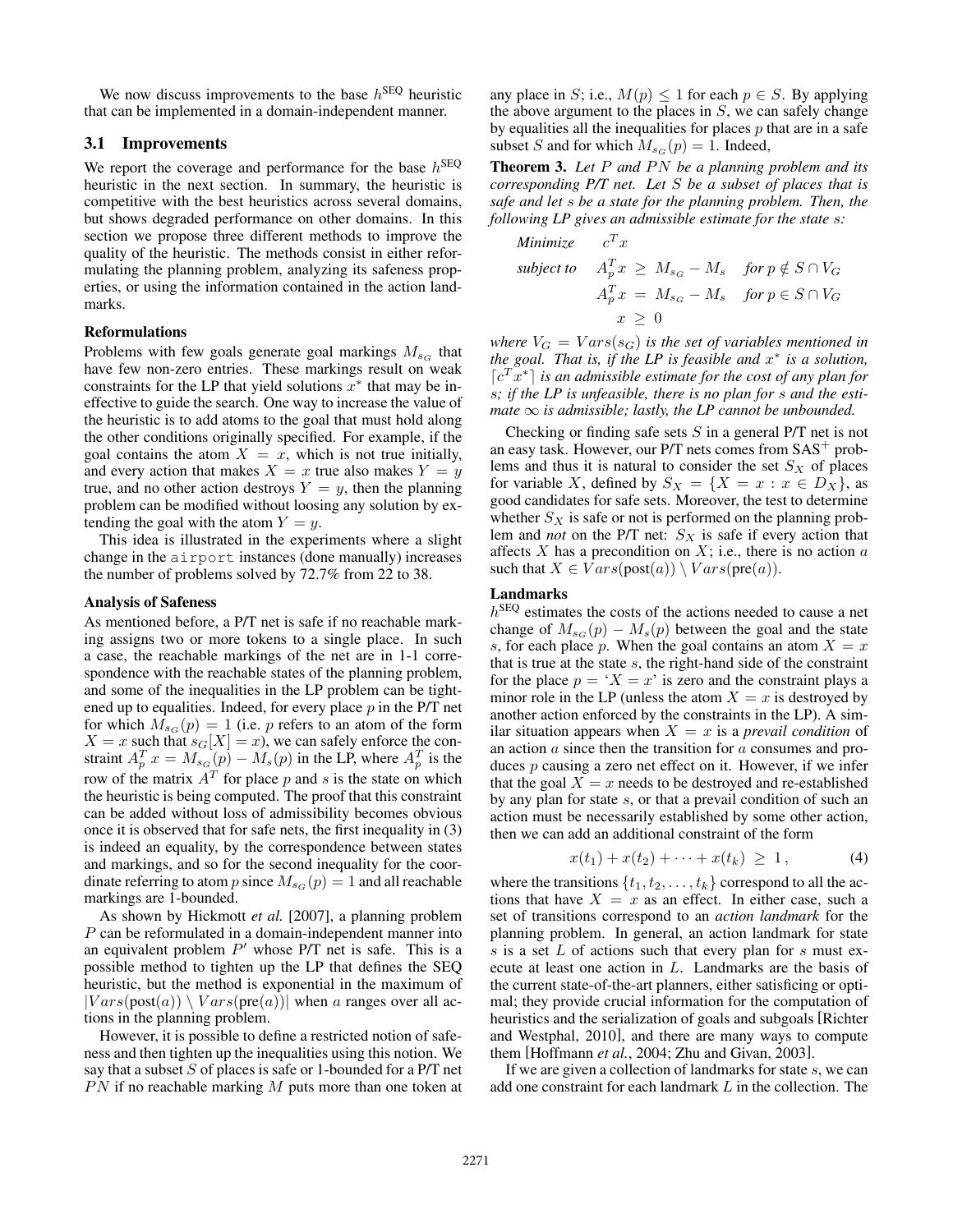| Domain                       | $h^{\text{LM-cut}}$ | $h_{\text{ours}}^{\text{LM-cut}}$ | $h^{\rm LA}$ | $h^{\text{M&S}}$ | $HSP_F^*$      | $h^{\mathrm{SEQ}}$ | $\overline{h_{\rm safe}^{\rm SEQ}}$ |
|------------------------------|---------------------|-----------------------------------|--------------|------------------|----------------|--------------------|-------------------------------------|
| Airport (50)                 | 38                  | 35                                | 24           | 16               | 15             | 22                 | 23                                  |
| Blocks (35)                  | 28                  | 28                                | 20           | 18               | 30             | 28                 | 28                                  |
| Depot $(22)$                 | 7                   | 7                                 | 7            | 7                | 4              | 6                  | 6                                   |
| Driverlog (20)               | 14                  | 14                                | 14           | 12               | 9              | 11                 | 11                                  |
| Freecell (80)                | 15                  | 15                                | 28           | 15               | 20             | 30                 | 30                                  |
| Grid $(5)$                   | 2                   | $\overline{2}$                    | $\mathbf{2}$ | $\overline{2}$   | $\mathbf{0}$   | 2                  | $\boldsymbol{2}$                    |
| Gripper (20)                 | 6                   | 6                                 | 6            | 7                | 6              | 7                  | 7                                   |
| Logistics-2000 (28)          | 20                  | 20                                | 20           | 16               | 16             | 16                 | 16                                  |
| Logistics-1998 (35)          | 6                   | 6                                 | 5            | $\overline{4}$   | 3              | 3                  | 3                                   |
| Miconic-STRIPS (150)         | 140                 | 140                               | 140          | 54               | 45             | 50                 | 50                                  |
| MPrime (35)                  | 25                  | 24                                | 21           | 21               | 8              | 21                 | 21                                  |
| Mystery (19)                 | 17                  | 17                                | 15           | 14               | 9              | 15                 | 15                                  |
| Openstacks-STRIPS (30)       | 7                   | 7                                 | 7            | 7                | 7              | 7                  | 7                                   |
| Pathways (30)                | 5                   | 5                                 | 4            | 3                | $\overline{4}$ | 4                  | $\overline{4}$                      |
| Pipesworld-no-tankage (50)   | 17                  | 17                                | 17           | 20               | 13             | 15                 | 15                                  |
| Pipesworld-tankage (50)      | 11                  | 11                                | 9            | 13               | 7              | 9                  | 9                                   |
| PSR-small (50)               | 49                  | 49                                | 48           | 50               | 50             | 50                 | 50                                  |
| Rovers (40)                  | 7                   | 7                                 | 6            | 6                | 6              | 6                  | 6                                   |
| Satellite (36)               | 8                   | 9                                 | 7            | 6                | 5              | 6                  | 6                                   |
| TPP (30)                     | 6                   | 6                                 | 6            | 6                | 5              | 8                  | 8                                   |
| Trucks (30)                  | 10                  | 9                                 | 7            | 6                | 9              | 10                 | 10                                  |
| Zenotravel (20)              | 12                  | 12                                | 9            | 11               | 8              | 9                  | 9                                   |
| Airport-modified (50)        | na                  | 36                                | na           | na               | na             | 38                 | 38                                  |
| Total (w/o Airport-modified) | 450                 | 446                               | 422          | 314              | 279            | 335                | 336                                 |

Table 1: Coverage for different heuristics and  $h^{\text{SEQ}}$ . Data taken from references except for  $h_{\text{ours}}^{\text{LM-cut}}$  and the SEQ heuristics that were run by us. The last column refers to  $h^{\text{SEQ}}$  improved with safeness information. Gray cells highlights difference for the same heuristic.

| Domain                     | ∟M-cut | 1. SEC |     |  |
|----------------------------|--------|--------|-----|--|
| Elevators-08-STRIPS (30)   | 19     | 9      | g   |  |
| Openstacks-08-STRIPS (30)  | 19     | 16     | 16  |  |
| Parcprinter-08-STRIPS (30) | 22     | 28     | 28  |  |
| Pegsol-08-STRIPS (30)      | 27     | 26     | 27  |  |
| Scanalyzer-08-STRIPS (30)  | 15     | 12     | 12. |  |
| Sokoban-08-STRIPS (30)     | 28     | 17     | 17  |  |
| Transport-08-STRIPS (30)   | 11     | 9      | О   |  |
| Woodworking-08-STRIPS (30) | 15     | 12     | 12  |  |
| Total                      | 156    |        | 130 |  |

Table 2: Coverage for  $h^{\text{LM-cut}}$  and  $h^{\text{SEQ}}$  over the problems of IPC-08 that involve actions of different costs. Gray cells highlights difference for the same heuristic.

resulting LP (and also ILP) is guaranteed to deliver admissible estimates for the cost of an optimal plan for s. Recently, landmarks had been used to strengthen abstraction heuristics in a similar way [Domshlak *et al.*, 2012b]. In the experiments below, we did not test the use of landmarks to improve the heuristic.

# 4 Experiments

We implemented  $h^{\text{SEQ}}$  within the Fast Downward system, that also implements the LM-cut heuristics, and performed experiments on Xeon 5140 'Woodcrest' CPUs running at 2.33GHz and with 2GB of memory, with a cutoff time of 30 minutes. The results for other heuristics were obtained under similar circumstances and are taken from [Helmert and Domshlak, 2009]. For solving LPs, we tried three publicly available solvers: LPSOLVE, the GNU LP Kit library, and CLP. All libraries produced similar results, yet there are some discrepancies on the efficiency of the solvers, with no one dominating the others across all the problems in the benchmark. The results reported here were obtained with the CLP library.

Table 1 shows coverage results per domain for state-of-theart heuristics for optimal planning. The data for the two  $h^{\text{SEQ}}$ columns and for the  $h_{\text{ours}}^{\text{LM-cut}}$  column was obtained by us. The last column refers to the heuristic  $h^{\text{SEQ}}$  improved with the safeness information that is automatically extracted from the planning problem as described above. Table 2 shows similar coverage results for the IPC-08 domains where action costs are not uniform. The SEQ heuristic is not dominated by any other heuristic, in terms of coverage for neither set of problems, and is competitive with the best heuristics (and more, if the 150 instances of Miconic are carefully re-considered). On the other hand,  $h^{\text{SEQ}}$  is able to solve two instances of Freecell and two of TPP that had no been reported before, and in the IPC-08 benchmarks, it performs quite well on parcprinter. The overall impact of the improvement provided by the safeness information is also shown in the tables; the difference is little because the improved LP very often provides the same estimates. To test the reformulation method for improving the heuristic, we *manually changed* the airport domain by simply extending the goal description with the fluent (at-segment ?a ?s) for each occurrence of the fluent (is-parked ?a ?s) in the goal, and with the fluent (not blocked ?s ?a) for each occurrence of the fluent (airborne ?a ?s) in the goal.

In terms of running times, the panel on the left in Fig. 1 shows a comparison between the SEQ and LM-cut heuristics on the commonly solved instances across all the domains, while the panel on the right shows results within selected domains. As seen, there is no a clear dominance between heuristics on these instances, and interestingly, there seem to be some complementary behaviour for the heuristics, on a domain basis, which may be exploited by using portfolio systems, or the selective-max heuristic [Domshlak *et al.*, 2012a].

The final chart, in Fig. 2, compares the number of expanded nodes by both heuristics on the commonly solved instances. The total number of expansions favors LM-cut with respect to SEQ, yet there several instances in which SEQ expands far less nodes. If we compute the average number of expansions per second, by dividing the total number of expanded nodes by the total time to solve the problems, we find that LM-cut expands on average 713.02 nodes per second, while SEQ expands 2,211.02 nodes per second. These numbers quantify the quality-to-cost ratio of the heuristic since a better heuristic means less expanded nodes while a more efficient one means less total accumulated time.

# 5 Discussion

A few years ago a similar LP-based heuristic for optimal SAS<sup>+</sup> planning was put forward by van den Briel *et al.* [2007]. Their LP formulation is obtained directly from the planning problem and is also based on "flow" relations between fluents and actions as the SEQ heuristic. However, such formulation uses variables for actions and fluents (not only actions like SEQ) while the constraints are obtained from the domain transition and causal graphs of the problem. Both formulations are different, in terms of variables and constraints, while the van den Briel et al.'s seems to produce tighter bounds on some problems because the prevail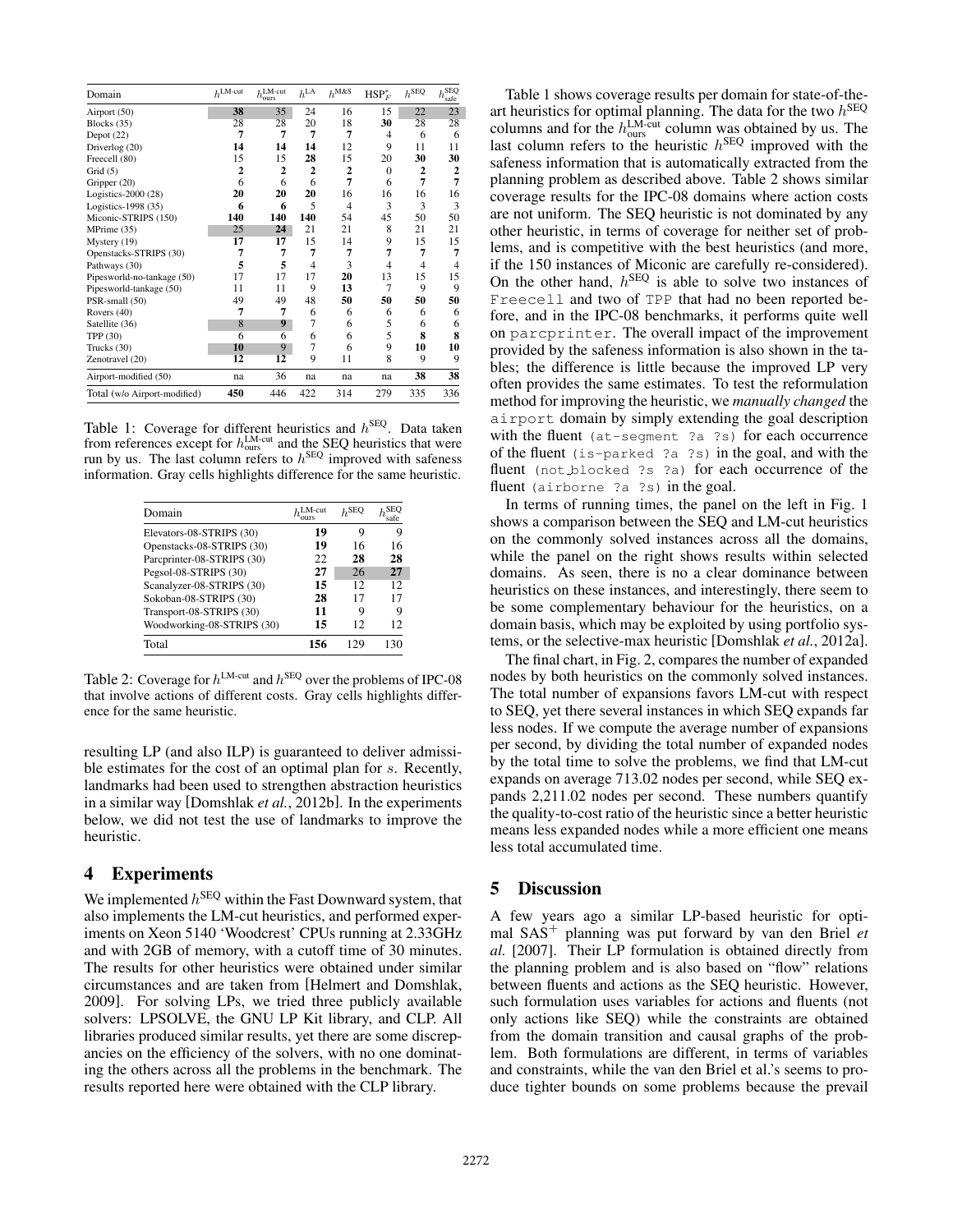

a) across all domains b) over domains with at least 20 commonly solved instances

Figure 1: Running times for the LM-cut and SEQ heuristics. Panel (a) compares the heuristics over commonly solved instances across all the domains. Panel (b) is a comparison within a domain, for domains with at least 20 commonly solved instances. Points above the diagonal represent instances on which LM-cut is better, while points below the diagonal represent instances on which SEQ is better. Plots are in logscale and times are in seconds.



Figure 2: Comparisons of the number of expanded nodes for the SEQ and LM-cut heuristics for instances solved by both heuristics and across all domains. Points above the diagonal represent instances on which LM-cut is better, while points below it instances on which SEQ is better. Plots are in logscale.

conditions play a more active role. On the other hand, the resulting LPs are more difficult to solve to the point of being ineffective for guiding a search-based planner. This is clearly seen in their experiments in which only the value for initial states are computed.

 $h^{\text{SEQ}}$  approximates the ILP that defines  $h^{\text{ISEQ}}$ . In general, the LP for  $h^{\text{SEQ}}$  does not have integral solutions, but we have observed that it does so in many problems. A known fact between ILPs and their LP relaxations is that if the matrix A that define the constraints is *totally unimodular* (TU), then the relaxed LP has integral solutions for any cost vector and thus solve the ILP [Korte and Vygen, 2001]. A matrix A is TU when every minor (determinant of square submatrix) has value in  $\{-1, 0, 1\}$ . Furthermore, it is known that the incidence matrix of any directed graph is TU. The incidence matrix of a P/T net is not the incidence matrix of the net when viewed as a directed graph, $3$  yet it is similar and related to it. One can define another heuristic in terms of the ILP defined by the TU matrix of the P/T net which can then be solved exactly in polytime by just dropping the integrality constraints. However, the new heuristic is not as informative as  $h^{\text{SEQ}}$ . We do not have yet a clear interpretation for the dual of the LP for  $h^{\text{SEQ}}$ . Certainly it is an important issue that may shed light on the strengths and weaknesses of  $h^{\text{SEQ}}$  and ways to improve it. We plan to study it in the near future.

We finish this discussion with a brief summary. The paper introduces a new admissible heuristic for optimal SAS<sup>+</sup> planning that is obtained from the state equation for the Petrinet associated with the problem. The heuristic is defined in terms of an LP problem that need to be solved for each node encountered during the search. Despite the overhead of this operation, the resulting heuristic is competitive with state-ofthe-art heuristics in both number of problems solved and time to solve them.

#### Acknowledgements

The experiments were performed at the ORION cluster at the Universidad Pompeu Fabra, Barcelona, Spain.

## References

- [Bonet and Geffner, 2001] B. Bonet and H. Geffner. Planning as heuristic search. *AIJ*, 129(1–2):5–33, 2001.
- [Bonet and Helmert, 2010] B. Bonet and M. Helmert. Strengthening landmark heuristics via hitting sets. In *Proc. ECAI*, pages 329–334, 2010.

<sup>&</sup>lt;sup>3</sup>Indeed, the incidence matrix for a directed graph has rows associated with vertices and columns with edges so that the entry  $(i, j)$ is  $1, -1$ , or 0 if the j-th edge enters, leaves, or is not incident at the i-th vertex. Thus, every column has exactly two non-zero entries, one being 1 and the other -1. This property does not hold for the incidence matrix of a P/T net.